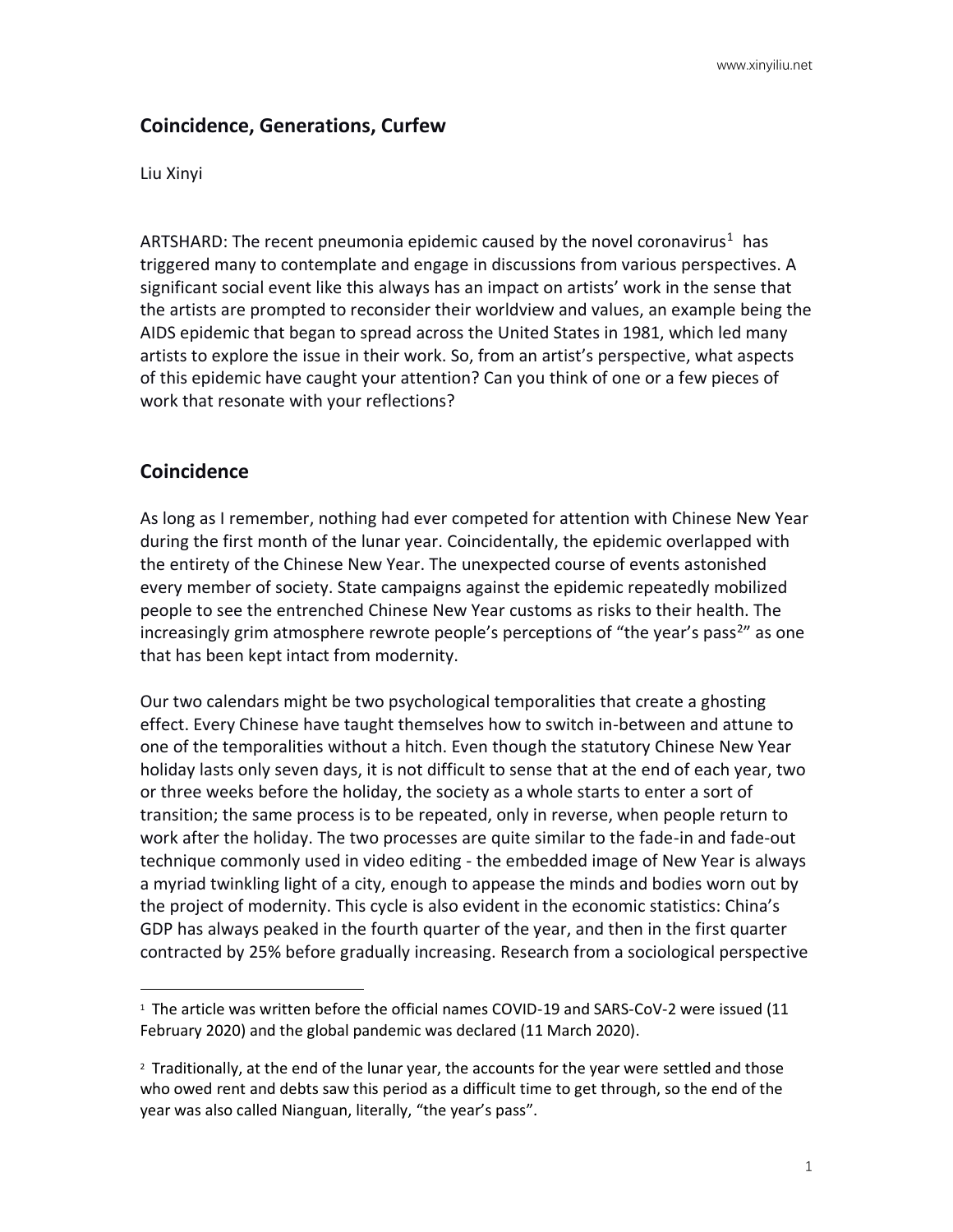constantly reminds people that the grassroots that keeps this growth-oriented society running have long been generally overworked and that strengthening of mental health facilities and social security coverage is necessary. However, in reality, it is the monthlong physical and psychological absence from work that helps. Especially towards the end of the year, winding down and preparing for the transition is a national consensus.



#### Source: official website of the Chinese government: http://www.gov.cn/shuju/index.htm

As an administrative system with a large workforce engaged in centralized office work, the civil service system could hardly be immune to this rhythm. Systematic burnout and slacking during this transition between two psychological temporalities is not inconceivable. However, it just so happened that at this moment of transition, the system was forced to react to a threat of which it had limited knowledge. Within the system, there was either determined certainty or complete confusion, or, more likely, a combination of both mental states. Taking into account the government's political selfconfidence, early decisions were likely made as they put on a brave face, which was followed by self-doubt. If this delay in response occurred on a large scale, I am afraid that it would have created a vacuum in instructions.

### **Generations**

The bad news had been spreading since late January. Aware of the virus' relatively random human-to-human transmission, I began to worry about my family's New Year get-togethers. Unlike previous years, I started relaying to the elders in my family the current affairs being spread on social media. Whether knowledge or experience takes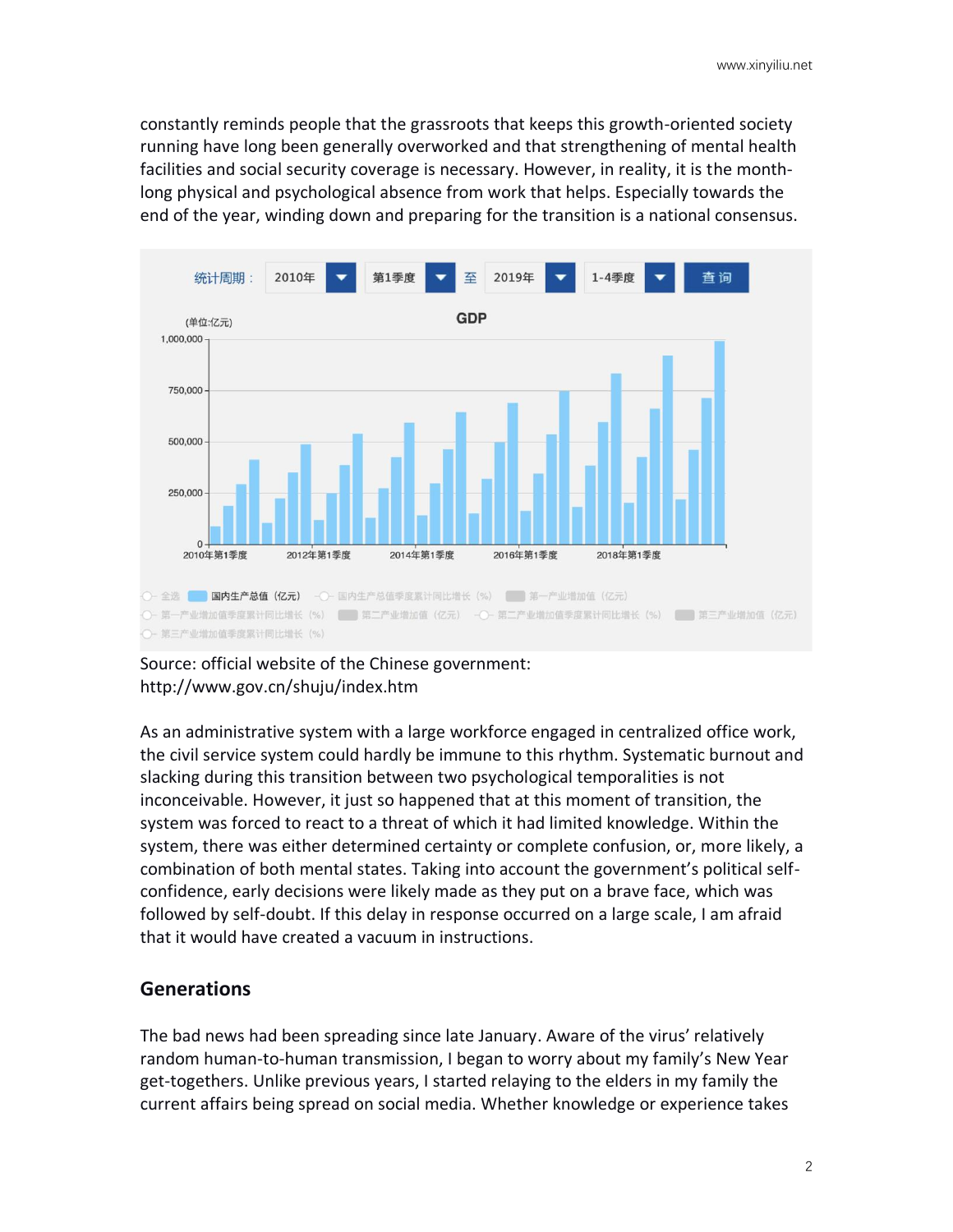precedence in the face of risk may be a cultural issue. As I tried to negotiate using a language of knowledge with my parents' view of an experientialist world, it became clear that all my endeavors were met with counteractions. From the perspective of the elders, the only thing that mattered during the festive season was that all the family members gather together regardless of the urgency of the situation. It was only on New Year's Eve that the atmosphere changed as family members of the same generation called, alerting them in a way that was compatible with their language system. While the elders, lamenting the lack of festive spirit the youngsters, also hastily withdrew from the silent New Year's Eve dinner.



The frustration that people experienced under the circumstances led me to think that the order of filialness and respect for seniority within families might resonate as the most challenging factor of social change. Namely, in our cultural consensus, what deemed as identifiers of different communities - most likely different generations, regions and places of origin - all encouraged distinctions and hierarchies. A community of shared values based on the pursuit of equality has been a cultural experience thanks to the emergence of online communities. Our carefully selected "friend circles" are to a great extent composed of peers who received modern education, are aesthetically sophisticated, and, ideally, embrace an open society. And these "friends", of course, would not approve of the rationale of the severe lockdown and the coercive measures that followed. However, it is clear that the elder members of the society, albeit related by blood, do not share the same perception towards risks as the younger generation.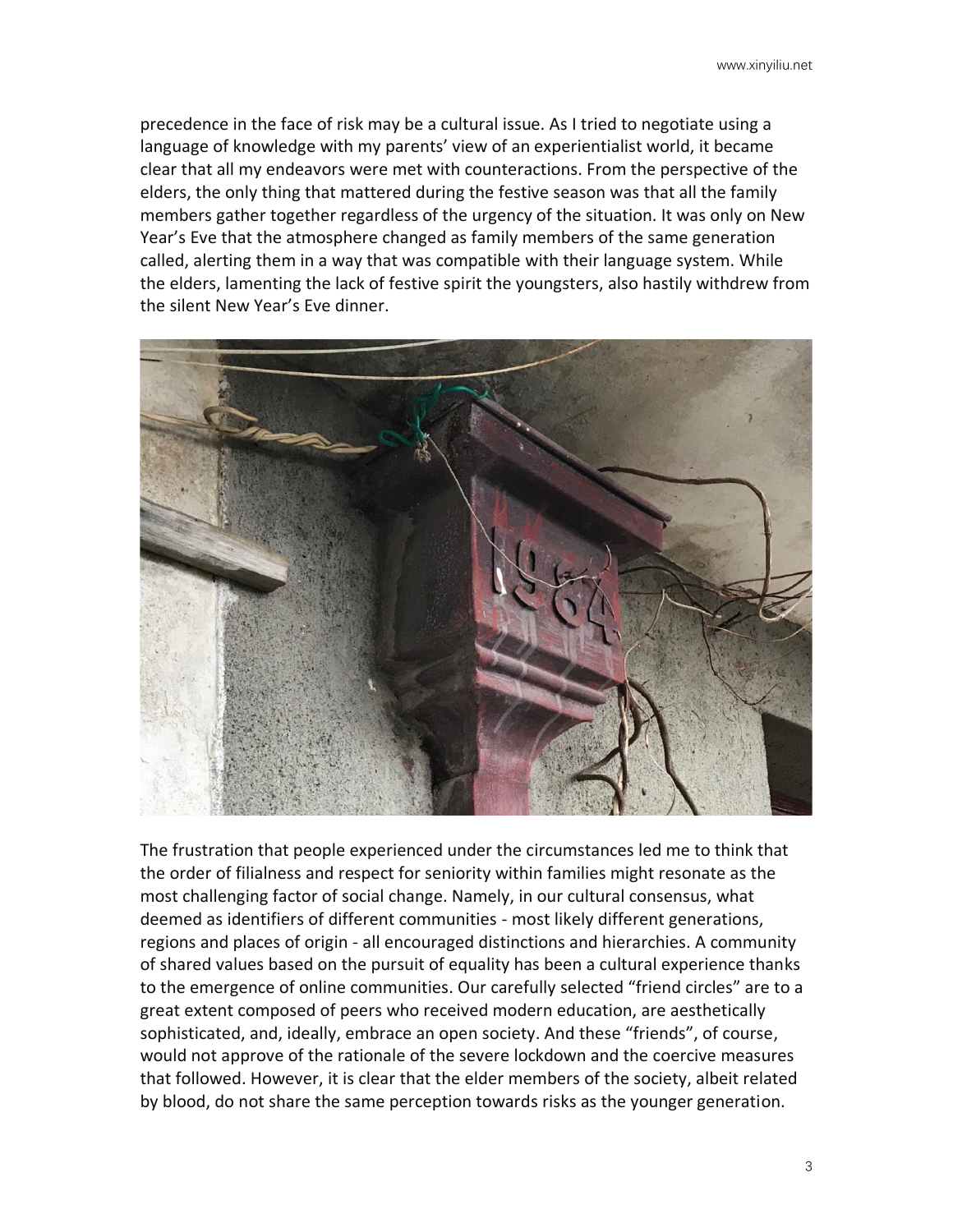They are driven by historical experience to think differently, for example, that the most feasible (and the least expensive) way of governance is certainly the best one.

# **Curfew**

While the elders gradually realized how serious it was, my psychological time whispered to me: "time to get back to the city". A familiar directive was triggered as soon as I proposed to leave: "No way. We are responsible for your safety." Although I quickly compared in my mind the problems I would encounter with each of the two options of leaving and staying, I resisted the urge to argue. When the responsible subject in family relations is reinforced, the corresponding role that emerges is that of the protected child. Such decisions must be made based on soundness and the assumption that the child recognizes the many safeguards accessible within this structure. If the management structure were universal, the curfew might be a more socially conscious decision. Fortunately, during the Chinese New Year, most families were well stocked, and family members needed to be with each other in the harsh times. It seemed reasonable to continue living as if the Chinese New Year was extended.



As for the world that I yearn for that simultaneously makes me nervous, the presence of the pandemic might be a kind of ecological time. When millions, or even hundreds of millions of people stay at home for weeks on end, our breathless cities are laid bare with a long-lost appearance. The streets are quiet and the traffic has thinned out. Pedestrians pass by occasionally but are reserved, without speaking a word. Some of the wildlife has regained new territories for living…I recall the nights outside of the 5th ring in Beijing and my wanderings in Kangbashi District. Perhaps it is precisely the lifeless scenes that